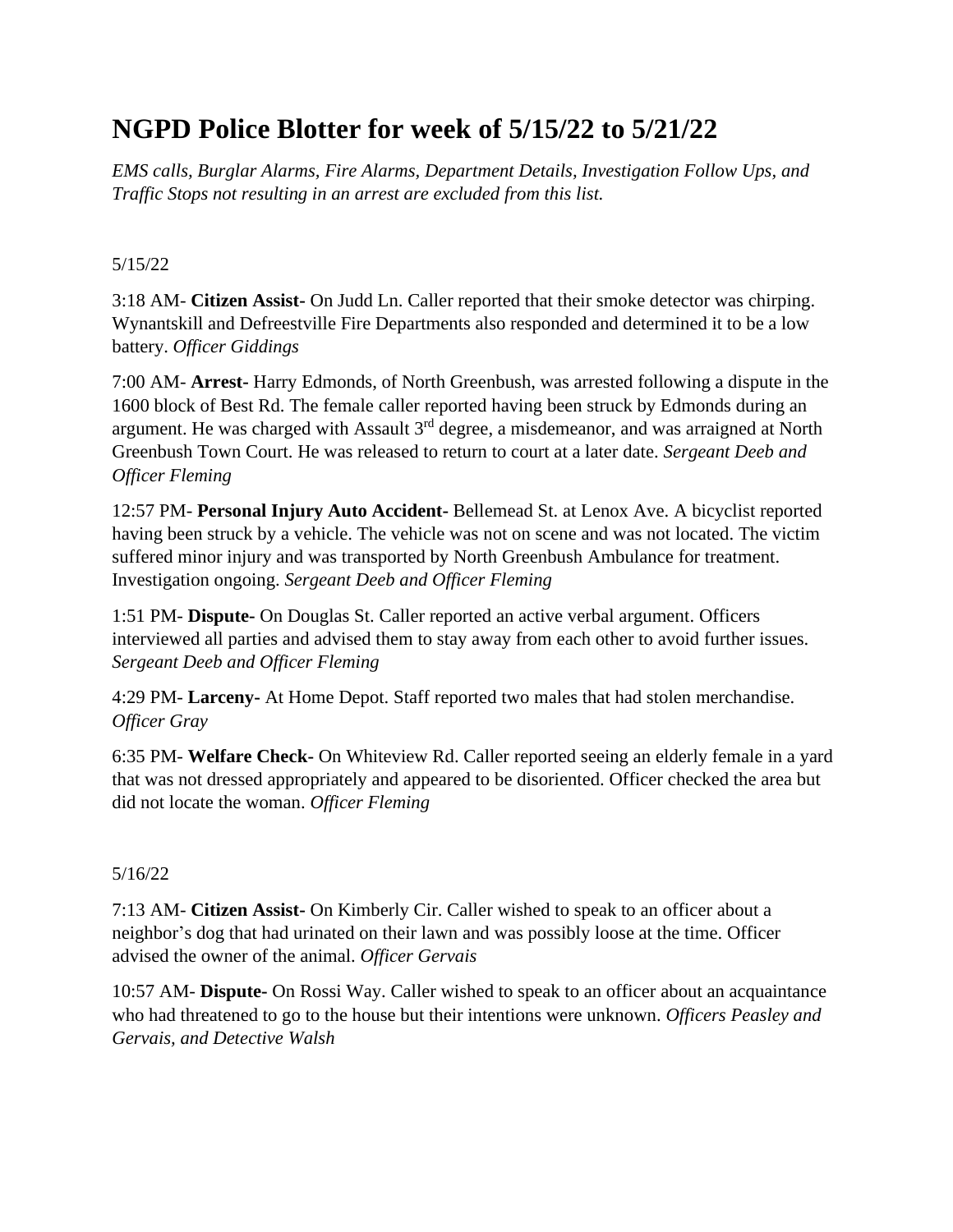11:05 AM- **Illegal Dumping-** In the 300 block of Bloomingrove Dr. Caller reported finding trash dumped on their property which contained mail suspected to belong to the litterer. *Officer Jukes*

11:12 AM- **Arrest-** Steven Cummings, of North Greenbush, was arrested following an incident that occurred on Van Leuvan Dr. East. Caller reported that Cummings was throwing knives at other people in the residence. Upon interview of the caller, they alleged that Cummings had been upset and was breaking property in the residence and making threats to harm others before he had thrown a knife at a specific person. Cummings was arrested and charged with Attempted Assault 3<sup>rd</sup> degree, Criminal Mischief 4<sup>th</sup> degree, Menacing 2<sup>nd</sup> degree, and Criminal Possession of a Weapon 4<sup>th</sup> degree, all misdemeanors. He was arraigned at North Greenbush Town Court and released to return at a later date. *Detective Stehr and Lieutenant Croll*

11:21 AM- **Personal Injury Auto Accident-** In the McDonald's parking lot. Pedestrian vs. Auto, very minor injury. RCSO assisted until units could arrive on scene. *Officers Gervais and Peasley, and Detective Walsh.* 

4:14 PM- **Youth Annoying-** On Van Winkle Dr. Caller reported a neighbor that was riding a dirt bike on the roadway. Officer arrived after the youth had gone home but their parent was advised. *Sergeant Bourdeau*

6:33 PM- **Youth Annoying-** On Van Winkle Dr. A different resident from the previous caller reported the youth being on the roadway again. Officer once again advised the parent. The issue is being reviewed by the North Greenbush Public Safety Committee for any possible remedies. *Officer Jukes*

6:41 PM- **Domestic Dispute-** At WellNow North. Caller reported a patient that may have been drugged and was a victim of domestic violence. It was determined that the incident occurred in Clifton Park. The patient was taken to Samaritan Hospital for a mental health evaluation and NYSP advised of the situation. *Sergeant Bourdeau and Officer Jukes*

## 5/17/22

11:07 AM- **Missing Person-** At Vanderheyden Hall. Staff reported a student that had left without permission and had been throwing rocks at staff members' cars. Officers located the student and returned them back to campus. *Officers Jukes and Gervais*

1:10 PM- **Emotionally Distressed Person-** In the 4300 block of State Route 43. Caller reported needing an ambulance but wasn't able to explain the problem due to a language barrier. Officers located the male who was extremely intoxicated. North Greenbush Ambulance was on scene and evaluated the male. Officer transported the male to Samaritan Hospital for a mental health evaluation. *Officers Peasley and Jukes.*

2:36 PM- **Fraud-** On Church St. Caller reported being scammed by someone claiming to be with Microsoft. Caller had given the scammer \$10,000 which was transferred using a Bitcoin ATM. Investigation ongoing. *Officer Catlin*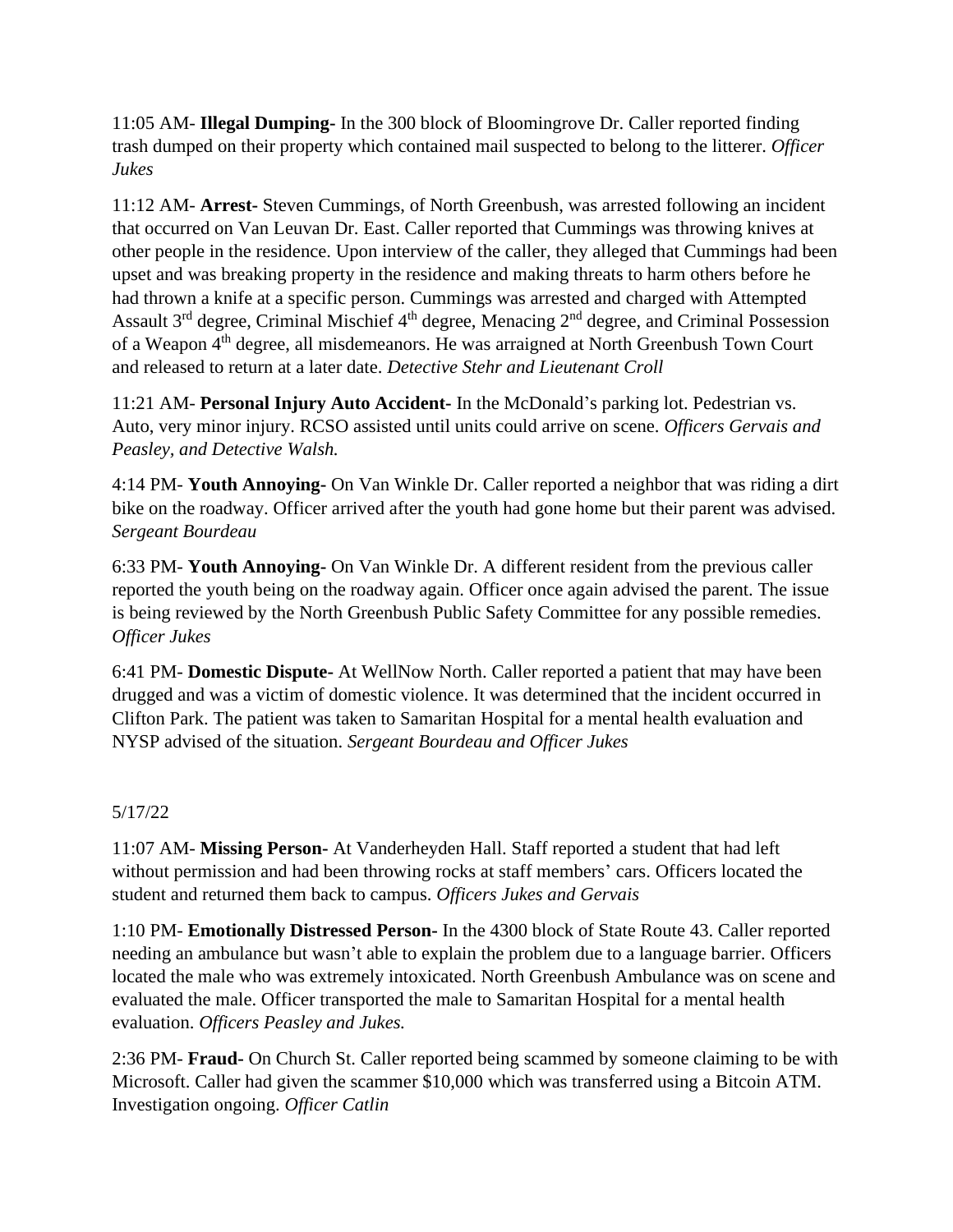3:32 PM- **Arrest-** Michael Garrow, of North Greenbush, turned himself in on an outstanding arrest warrant stemming from an incident on May 3rd, 2022. In that incident, the victim reported receiving text messages from Garrow, against whom she had an order of protection. Garrow was charged with Criminal Contempt 2<sup>nd</sup> degree, a misdemeanor, and was arraigned at North Greenbush Town Court. He was released to return to court at a later date. *Investigation by Officer Gervais. Arrest by Officer Gray*

7:53 PM- **Burglary-** On Haig Ave. Caller reported a vacant property that appeared to have been broken into. Officers checked the property and found that it was most likely not secured properly and had been opened by the wind. *Sergeant Bourdeau, Officers Fleming and Gray*

10:21 PM- **Suspicious Person-** North Greenbush Rd. near the Troy City line. Officer observed a person matching the description of a theft suspect from earlier in the week. Subject checked okay and was not the same. *Detective Walsh, Officer Gray, and Sergeant Bourdeau*

### 5/18/22

9:31 AM- **Animal Problem-** In the 200 block of Lape Rd. Caller reported what appeared to be a rabid fox in their driveway. Animal fled into the woods prior to an officer arriving. *Officers Peasley and Jukes*

10:31 AM- **Emotionally Distressed Person-** At Vanderheyden. Staff reported a student that had been making threats to harm other students. Subject was taken to Samaritan Hospital for a mental health evaluation. *Officers Gervais and Jukes*

11:27 AM- **Arrest-** Karen Young, of North Greenbush, turned herself in on an outstanding warrant stemming from a theft at Home Depot on May 14<sup>th</sup>, 2022. In that case, staff alleged that Young had stolen \$201 in merchandise. Young was intercepted by staff and was highly cooperative during the investigation. Young was charged with Petit Larceny, a misdemeanor, and released to return to court at a later date. *Investigation and arrest by Officer Catlin*

12:03 PM- **Arrest-** Justin Clarke, homeless, was arrested on a bench warrant for failing to appear on a previous charge of Petit Larceny stemming from a report of a stolen laptop on November 15<sup>th</sup>, 2021. Clarke was located by Troy PD and turned over to this agency on that warrant. Clarke was arraigned at North Greenbush Town Court and released to return at a later date. *Officer Jukes*

1:31 PM- **Larceny-** At Home Depot. Staff reported that two subjects had stolen merchandise. Investigation ongoing. *Officer Peasley*

4:23 PM- **Arrest-** Avis Williamson, of Albany, was arrested during an investigation into a theft at Home Depot. Staff reported that a female had stolen \$243 worth of merchandise. Staff intercepted Williamson after she had left the store. Williamson left the cart behind and ran off towards Applebee's Restaurant where she attempted to hide in a dumpster. Officers located her in the dumpster and took her into custody. She was charged with Petit Larceny, a misdemeanor, and released to return to court at a later date. *Officers Schrader, Gray, and Sergeant Bourdeau*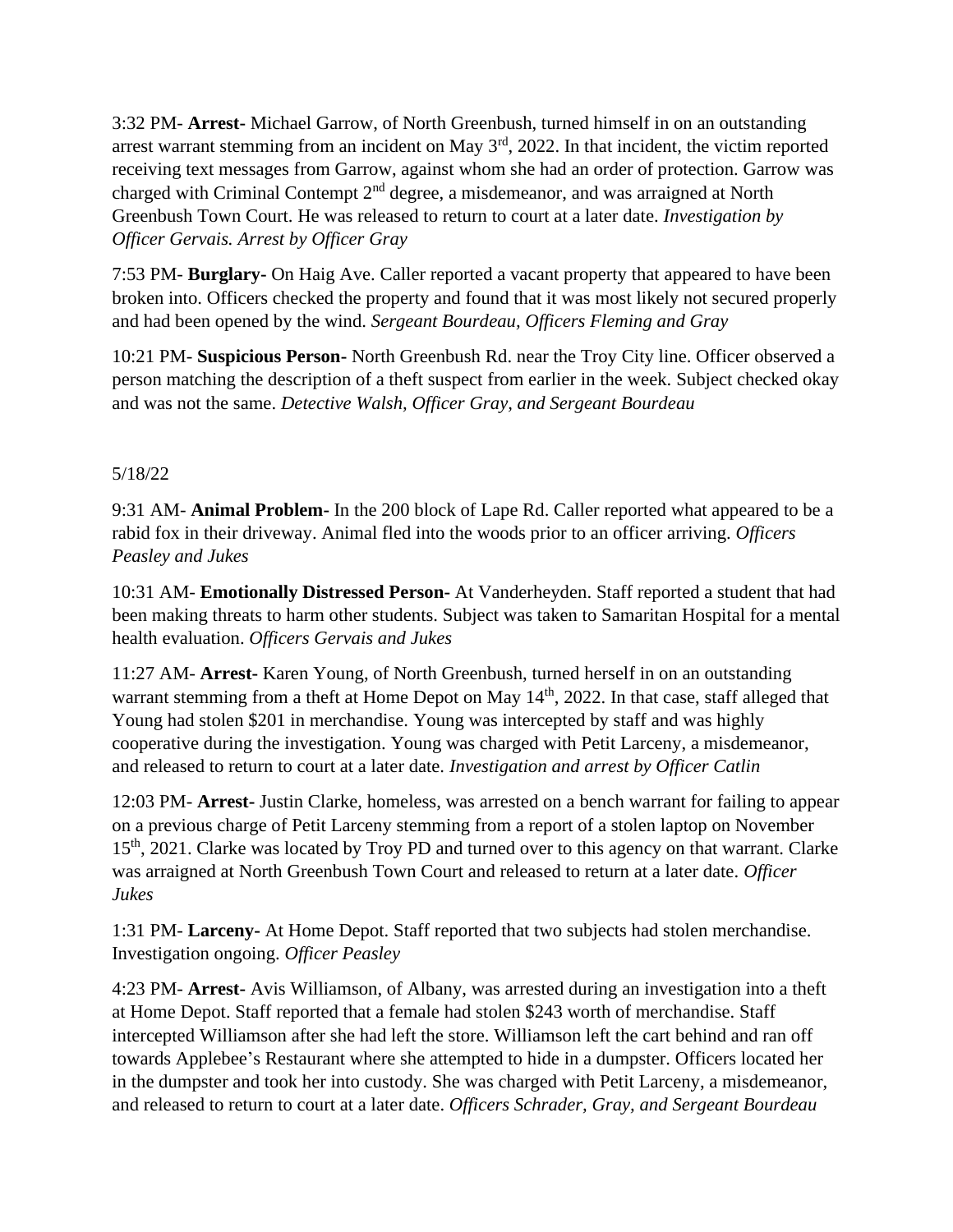4:37 PM- **Unwanted Guest-** At WellNow North. Staff reported an irate patient that was COVID positive. The patient also called claiming staff were unprofessional and disrespectful. The patient was advised to leave and find another testing site. *Officer Gray and Sergeant Bourdeau*

8:51 PM- **Animal Problem-** At Bloomingrove Senior Housing. Caller reported hearing an animal making a screaming sound near the edge of the woods. Officers observed a fox running from the area as they approached and determined that was likely the source of the noise. *Officer Schrader and Sergeant Bourdeau*

## 5/19/22

9:53 AM- **Welfare Check-** At the Eagle Rock Apartments. Caller wished for officers to check on a resident as the resident was recently terminated from their job and had been sending text messages that they were going to cut themselves, smear the blood all over themselves, and go to the workplace. Officers located the subject and interviewed them, determining that they were in crisis. Officers transported the subject to Samaritan Hospital for a mental health evaluation. *Detective Walsh and Officer Jukes*

### 12:19 PM- **Lost/ Stolen License Plate-** At the station. *Officer Jukes*

12:44 PM- **Property Damage Auto Accident-** In the Wynantskill Funeral Home parking lot. *Officer Jukes*

1:34 PM- **Arrest-** Nathaniel Gordon, of East Greenbush, was arrested at Home Depot during an investigation into a theft. Staff had intercepted Gordon and an accomplice after they had left the store with merchandise. Staff alleged that both had stolen the previous night, also. The merchandise was valued at \$363. Gordon was taken into custody and charged with Petit Larceny, a misdemeanor, and released to return to court at a later date. *Officer Jukes and Sergeant Deeb*

1:34 PM- **Arrest-** Joseph Vindigni, of East Greenbush, was arrested with his accomplice listed above. He was charged with Petit Larceny, a misdemeanor, and released to return to court at a later date. *Sergeant Deeb and Officer Jukes*

3:29 PM- **Larceny-** At Home Depot. Staff called to report that two subjects known to steal from that location were inside the store putting merchandise in a cart and it was believed they were going to steal the items. Subjects did get out of the store prior to officers arriving but left the merchandise in the parking lot as they fled upon seeing an approaching patrol unit. *Officers Fleming and Jukes*

8:12 PM- **Arrest-** Noah Bond, of North Greenbush, was arrested during an investigation into a dispute on Main Ave. near Sharpe Rd. The caller reported seeing a male and a female having an argument. A second caller, about two minutes later, reported that the incident had become physical and a passerby had stopped and restrained the male suspect by tackling him, allowing the female victim to escape. The passerby continued to keep the suspect detained until an officer arrived. A child was with the couple and was left standing in the roadway unsupervised during the physical altercation. Bond was charged with Petit Larceny, Endangering the Welfare of a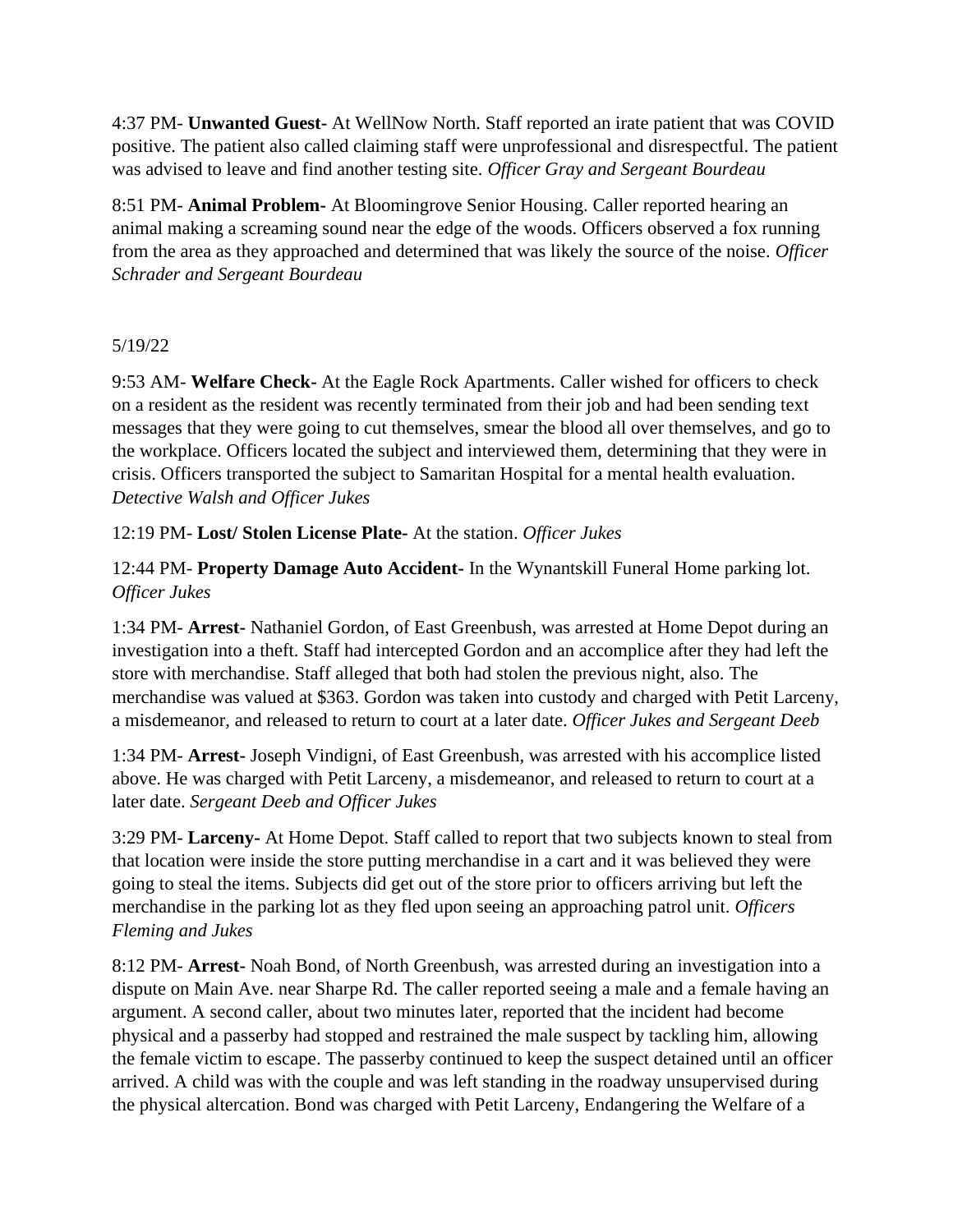Child, both misdemeanors, Harassment  $2<sup>nd</sup>$  degree, and Disorderly Conduct, both violations. He was arraigned at North Greenbush Town Court and directed to return at a later date. He was then turned over to Warren County Sheriff's Office on an outstanding arrest warrant. *Officers Fleming and Jukes*

9:08 PM- **Fraud-** At Home Depot. Staff reported that two individuals had passed counterfeit bills at the register. No units were available and RCSO was requested to handle this report.

9:42 PM- **Animal Problem-** In the 300 block of Peck Rd. Caller reported seeing a black bear in the area. ENCON was notified but stated they couldn't respond and recommended a call back in the morning.

#### 5/20/22

9:45 AM- **Reckless Driver-** On State Route 43 at Best Rd. Caller reported a vehicle that had run a red light and was swerving all over the road. Officer located the vehicle at the registered owner's address. *Officer Fleming*

10:04 AM- **Hazardous Situation-** On Whiteview Rd. near Ruth's Way. Officer encountered a vehicle with a flat tire and assisted in changing the tire and providing traffic control until the vehicle was on its way. *Officers Fleming and Peasley*

12:40 PM- **Animal Problem-** At Woodland Hill Montessori School. School staff reported seeing a sick fox while the children were outside. Officer checked the area but the animal had already left. *Officer Fleming*

1:56 PM- **Emotionally Distressed Person-** In the 400 block of Main Ave. Caller reported a subject that had intentionally ingested antifreeze. North Greenbush Ambulance also responded and provided treatment and transported the subject to Samaritan Hospital. Officer followed the ambulance to the hospital to sign the subject in on an involuntary mental health hold. *Officers Peasley and Gervais*

4:00 PM- **Investigation-** At LaSalle Institute. A parent called to report that their child, who is a student at LaSalle Institute, informed them that another student had made terroristic threats against the school earlier in the day. The preliminary investigation yielded that it may have been a misunderstanding based on an earlier incident but the investigation is ongoing. The school informed the parents that the student was not allowed to attend school again until the investigation was complete. *Detective Walsh and Lieutenant Croll*

5:16 PM- **911 Hang Up-** At Community Care Physicians. Determined to be an accidental dial by cleaning staff. *Officer Jukes*

9:52 PM- **Suspicious Vehicle-** On Kent Pl. Caller reported a vehicle that had been occupied and parked on the roadway near their residence for an extended period of time. The vehicle had already left by the time they called. *Officer Schrader*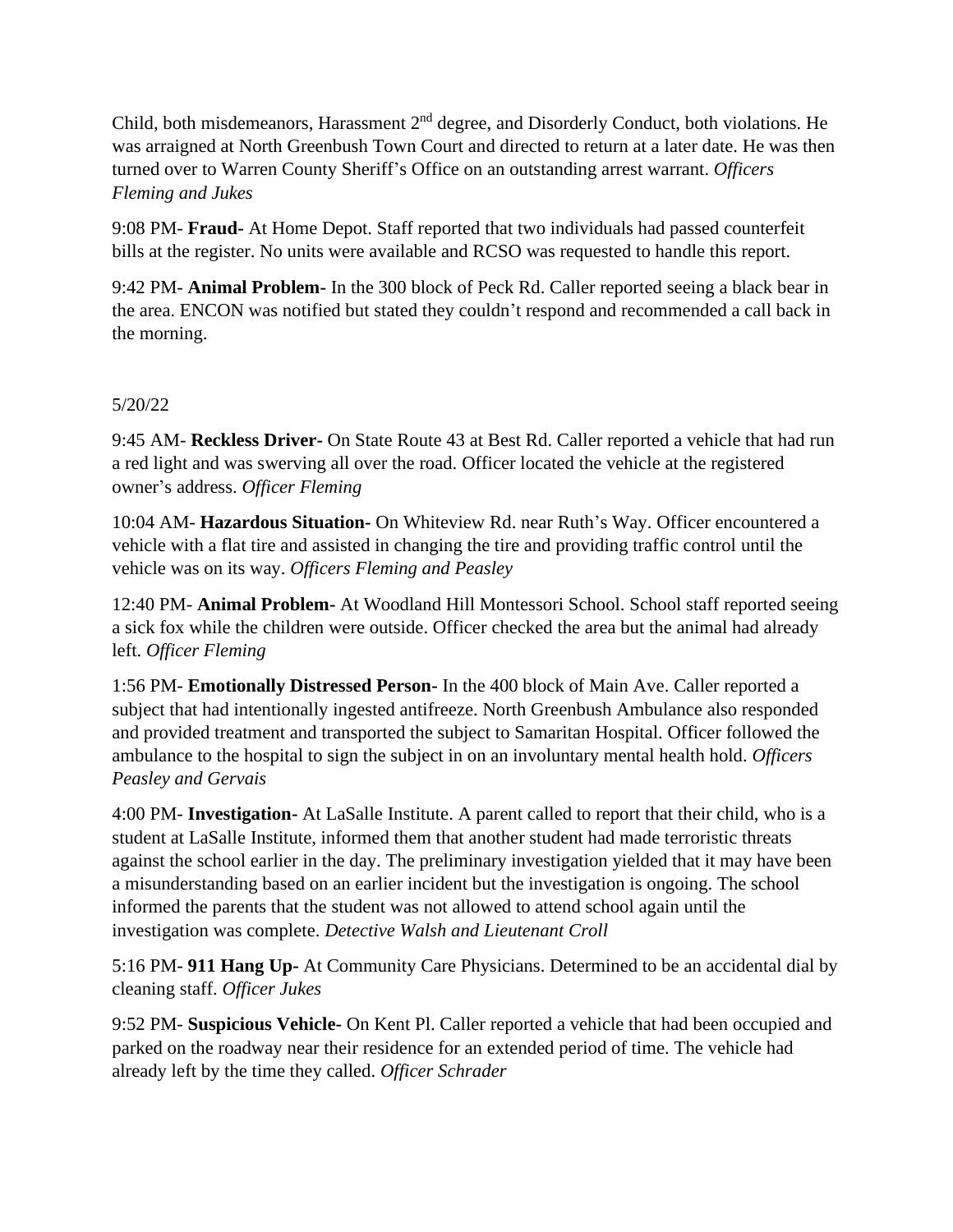10:03 PM- **Suspicious Person-** On Main Ave. near McDonald's. Caller reported seeing two males walking in the area and throwing items at passing cars. Officer located the individuals near the Stewart's Shop. They denied throwing anything but were advised, anyway. *Officer Jukes*

10:26 PM- **Arrest-** Andrew LaValley, of Troy, was arrested in the 6 Cent Redemption Center II parking lot after an alert officer observed a suspicious vehicle in the parking lot. LaValley was found to have an active warrant for a theft from Home Depot on April  $29<sup>th</sup>$ , 2022 where it was alleged that he had stolen a \$419 chainsaw. He was also found to be operating a vehicle with 20 suspensions and revocations on his license and not having an ignition interlock device, contrary to a restriction on his license. He was charged with Aggravated Unlicensed Operation 1<sup>st</sup> degree, a felony, two counts of Petit Larceny, Conspiracy  $6<sup>th</sup>$  degree, and Operating without an Ignition Interlock Device, all misdemeanors, as well as Unlicensed Operation, an infraction. He was arraigned at North Greenbush Town Court and released to return at a later date. *Detective Walsh, Officer Jukes, and Sergeant Bourdeau*

10:26 PM- **Arrest-** Michael Brooks, of Colonie, was in the vehicle with LaValley and was taken into custody on several active warrants for thefts at Home Depot. The warrants were for a a larceny of \$867 worth of merchandise on March 23rd, 2022, larceny of \$629 worth of merchandise on March  $24<sup>th</sup>$ , 2022, a larceny of \$1,633 worth of merchandise on April  $11<sup>th</sup>$ , 2022, and a larceny of \$1,175 worth of merchandise on April  $13<sup>th</sup>$ , 2022. Brooks was charged with two counts of Grand Larceny 4<sup>th</sup> degree, a felony, two counts of Petit Larceny, and one count of Conspiracy 6<sup>th</sup> degree, both misdemeanors. He was arraigned at North Greenbush Town Court and released to return at a later date. *Detective Walsh, Officer Jukes, and Sergeant Bourdeau*

## 5/21/22

12:11 AM- **Personal Injury Auto Accident-** On Snyder's Lake Rd at Zelenke Dr. Single motorcycle crash with minor injuries. *Officer Jukes*

7:59 AM- **Property Damage Auto Accident-** In the Shoppes at Greenbush Plaza parking lot. *Officer Lionarons*

12:55 PM- **911 Hang Up-** At the Stewart's Shop on Glenmore Rd. Two calls were received where the second had a person saying "they just left" before hanging up. Officers checked the store and nobody knew who had placed the calls or of any issues that required the police. *Officers Schrader and Gervais*

1:33 PM- **Suspicious Person-** In Wynantskill Square. Caller reported a male that appeared to be disoriented and claiming he was having difficulty breathing. Officers located the male and called for North Greenbush Ambulance to evaluate him. The male checked okay and was determined to be having a medical emergency at the time. He improved and refused a medical transport. *Officers Gervais and Schrader*